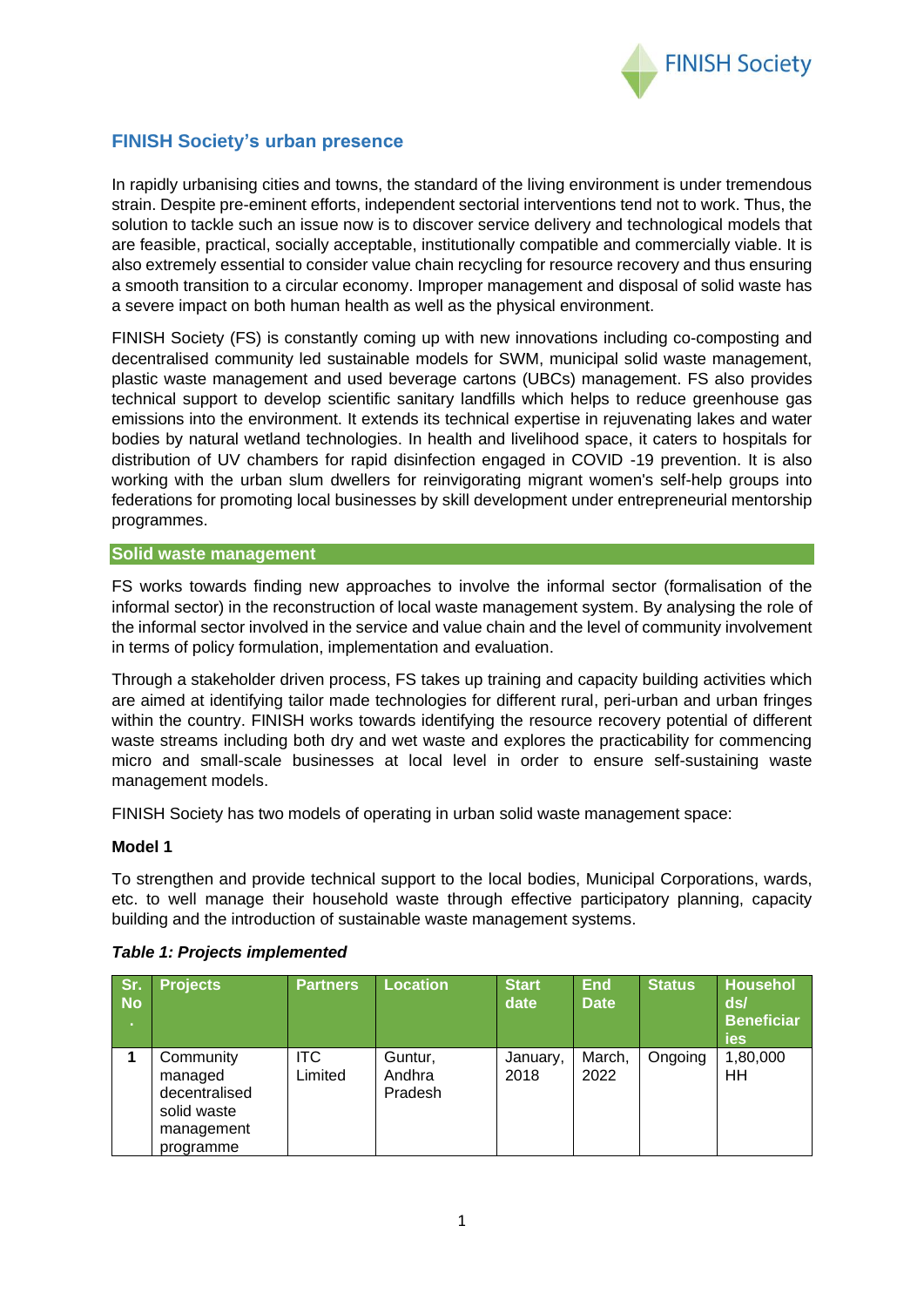

| $\overline{2}$ | Decentralised<br><b>Urban Solid</b><br>Waste<br>Management                              | <b>ITC</b><br>Limited         | Kapurthala,<br>Punjab    | April,<br>2021   | March,<br>2022        | Ongoing | 15,000 HH      |
|----------------|-----------------------------------------------------------------------------------------|-------------------------------|--------------------------|------------------|-----------------------|---------|----------------|
| 3              | Decentralised<br>sustainable and<br>community led<br>solid waste<br>management<br>model | Mahindra<br>&<br>Mahindra     | Igatpuri,<br>Maharashtra | March,<br>2021   | March,<br>2023        | Ongoing | 1200 HH        |
| 4              | <b>Integrated Solid</b><br>Waste<br>Management in<br>Urban                              | <b>NSE</b><br>Foundatio<br>n. | Karauli,<br>Rajasthan    | July,<br>2021    | June,<br>2024         | Ongoing | 1328 HH        |
| 5              | Used beverage<br>carton<br>management                                                   | <b>Tetra Pak</b>              | Udaipur,<br>Rajasthan    | March,<br>2021   | Febru<br>ary,<br>2022 | Ongoing | 4000 HH        |
| 6              | <b>Plastic waste</b><br>Management                                                      | <b>UNDP</b>                   | New town,<br>Kolkata     | June,20<br>21    | June,<br>2022         | Ongoing | 20,000 HH      |
| $\overline{7}$ | Plastic waste<br>Management                                                             | <b>UNDP</b>                   | Amritsar,<br>Punjab      | October,<br>2020 | Januar<br>у,<br>2022  | Ongoing | 5,00,000<br>HH |
| 8              | Capacity building<br>through IEC in<br>SWM, Sanitation<br>and FSM                       | Nagar<br>Nigam                | Gaya, Bihar              | April,<br>2021   | April,<br>2022        | Ongoing | 5,00,000       |

- 1. With support from ITC Limited, FINISH is implementing community led sustainable solid waste management project in Shirur Taluka outskirts of Pune, Maharashtra. The programmme started in October 2016 in selected wards of two peri-urban communities to demonstrate workable and scalable models. The key deliverables are:
	- a. Develop plan for waste collection
	- b. Provide technical support for setting up of MRF plant
	- c. Training and capacity building of green workers
	- d. Developing market linkages for waste products
	- e. Promoting decentralised techniques

The 2016-17 implementation strategy focused on establishing and demonstrating a regular system of waste collection in selected wards, awareness campaign on primary segregation, doing secondary segregation, capacity building of all stakeholders and workers and starting decentralised composting of wet waste. A group of women was identified, trained and supported by the ITC Limited Mission Sunehra Kal (MSK) programme for handling entire waste management value chain. A service fees was also introduced from the waste generators to finance cost of collection and processing fostering sustainability of this model. The model showed visible results and management of about 60% waste.

The following years 2018-20 focused more on strengthening the wards to implement an effective solid waste management system with FINISH's technical support. Door to door collection system was optimised, workers were trained and intensive source segregation awareness was carried out leading to reduce the disposal of waste from 90% to 40% from the operational areas. For local ownership residential committees were formed and decentralised waste management through home composting and cluster composting. The focus was more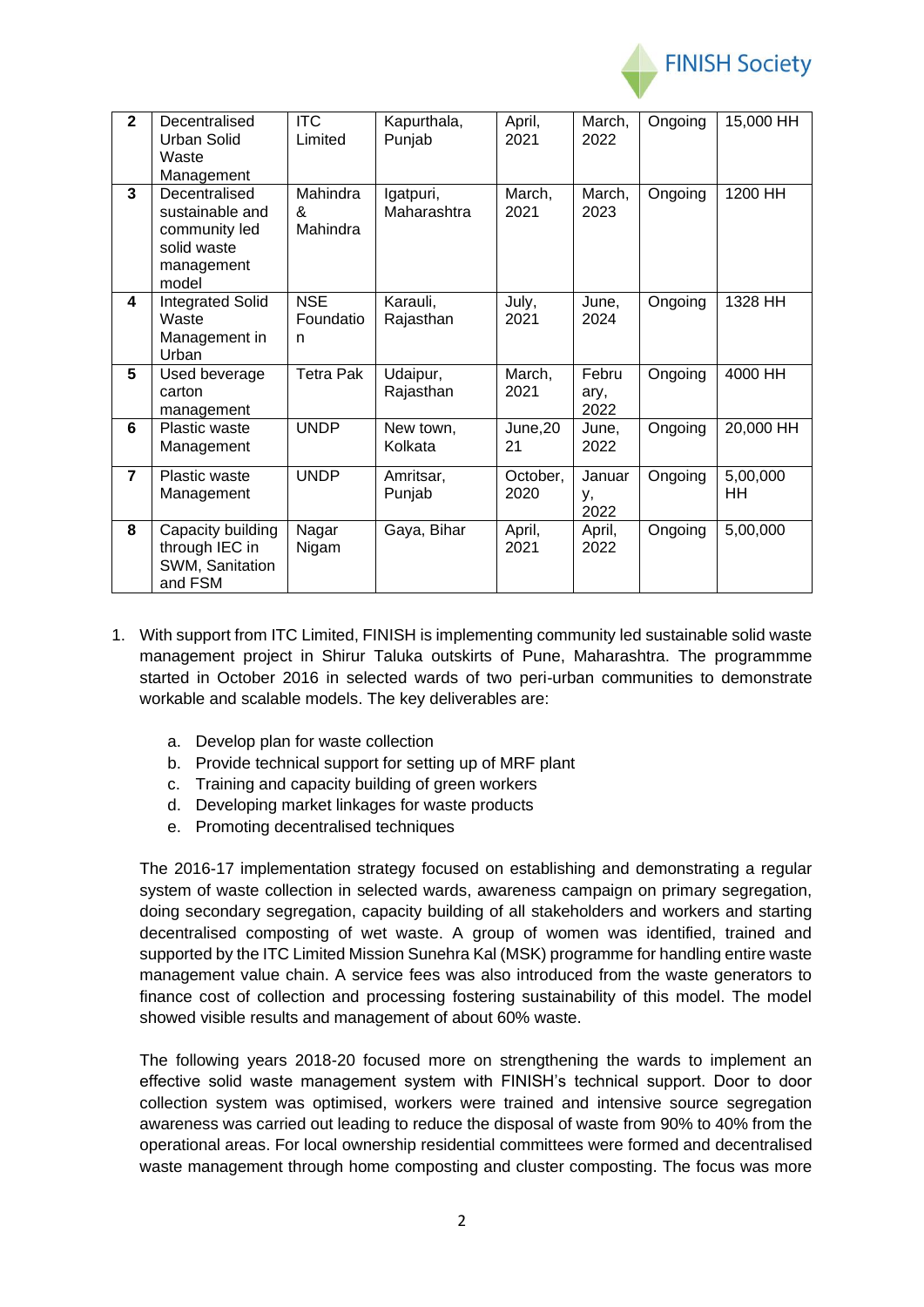

on facilitating 80 percent source segregation in order to support maximum resource recovery. Managing the waste became the responsibility of the wards primarily with support from FINISH on the plan and execution. While coverage was expanded to entire region from 5,811 – 10,000 households by the year 2021-22.

2. The Guntur Urban SWM programme was initiated in 2018 and it aimed to strengthen the capacities of two medium-sized emerging wards in Guntur Municipal to better manage their household waste through effective participatory planning and the introduction of sustainable waste management systems. The project worked with the two chosen wards and a variety of local stakeholders, including the Guntur Municipal Corporation (GMC), community leaders, small- scale entrepreneurs, and local formal and informal sector enterprises that provide waste management services.

The key deliverables of the project were:

- ► Identifying critical gaps and addressing them by capacity building, training and handholding support to municipality staff
- ► Promoting models of decentralised waste management like cluster composters/home composter.
- ► Facilitating in developing nutrition /kitchen gardening.

This entire project was divided in 2 different phases. Phase one was to concentrate on source segregation of domestic waste; in which we have successfully impacted 90% source segregation of domestic waste into wet and dry waste .

Our second phase was to work on safe disposal of that segregated wet waste by adopting organic way of home composting and cluster composting. The initial two phases helped us win the confidence and buy-in by the society Which led to expansion of the programme to 180,000 HHs with a cascading model of implementation

3. Programme on community owned decentralised urban solid waste management was initiated under ITC Limited Mission Sunehra Kal in Kapurthala town of Punjab**.** A decentralised model for waste management is aimed at minimizing and managing the waste at the source. The pillars of a decentralised waste management system are home composting, community composting and recycling all while aiming to ensure that the waste to landfill remains under 10%. As the key tenet of a decentralised system is waste management at source, the key stakeholders are the waste generators of the given locality. In a decentralised model, the responsibility of waste management remains with the waste generator and the role of the Government is limited to that of a facilitator to drive the community-based organisations for handling waste locally.

The key deliverables of the project are:

- ► Prepare DPR/Technical plan for rural and urban areas.
- ► Deploy team of mobilises to attain source segregation
- ► Develop linkages with suppliers for recycling opportunities
- ► Develop system of Levy collection,
- ► Identify, train and deploy waste collectors in respective localities

Based on the data from the survey and our observations a decentralised model was developed for 15000 households of Kapurthala town. Following diagram shows the model for waste management in Kapurthala town: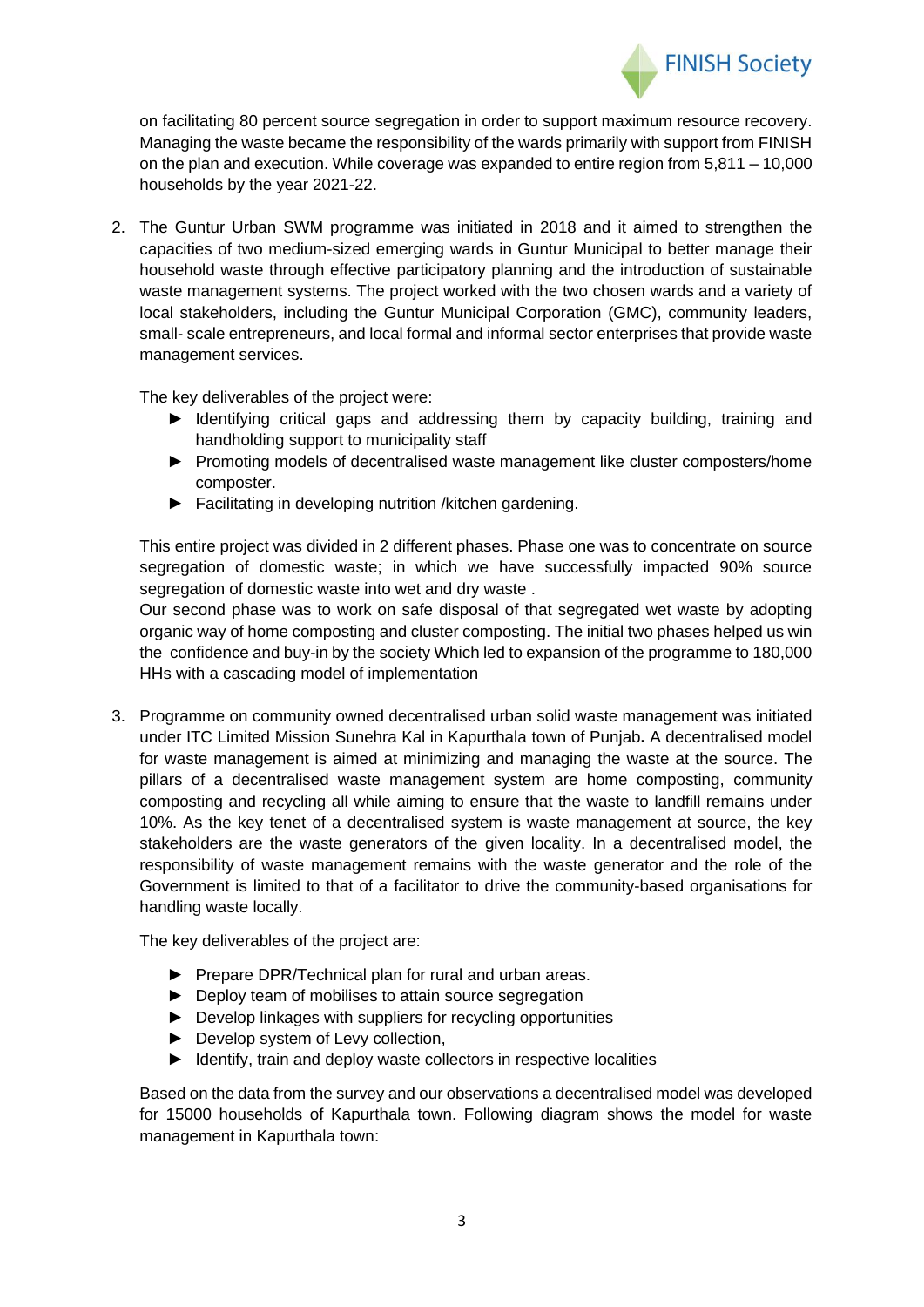



4. Decentralised sustainable and community led solid waste management model supported by Mahinda and Mahindra Limited in 1200 households of Igatpuri, Maharashtra. FINISH Society proposed a strategy focused on establishing and demonstrating a regular system of waste collection in selected wards, awareness campaign on primary segregation, secondary segregation, capacity building of all stakeholders and workers and starting decentralised composting of wet waste.

Door to door collection system was optimised, workers were trained and intensive source segregation awareness was carried out leading to reducing the disposal of waste from the operational areas. For local ownership residential committees were formed and decentralised waste management through home composting and cluster composting were encouraged at household and community levels. Facilitating in increasing source segregation in order to support maximum resource recovery.

- 5. Integrated Solid Waste Management in Urban and Rural Areas of Karauli, Rajasthan supported by NSE Foundation covering 1328 households.
- 6. Setting Up a Sustainable Model for Recycling of Used Beverage Cartons in 4000 Households of Udaipur, Rajasthan. The key deliverables of the project are:
	- ► Traceability of Tetrapak cartons along with other high value recyclable from municipal solid waste.
	- ► Identify key factors of sorting, storage and selling of UBCs
	- ► Analyse cost, budget and municipality SWM rules which are essential for institutionalisation of UBCs collections and recycling.
	- ► Collect 40 MT of UBC in a year
- 7. Plastic waste management and livelihood generation for safai sathis (green workers) supported by UNDP India and Coca Cola India Foundation (Anandana) in 5,00,000 households of Amritsar, Punjab and 20,000 households of New Town, with a special focus on developing material recovery facility (MRF). The key deliverables are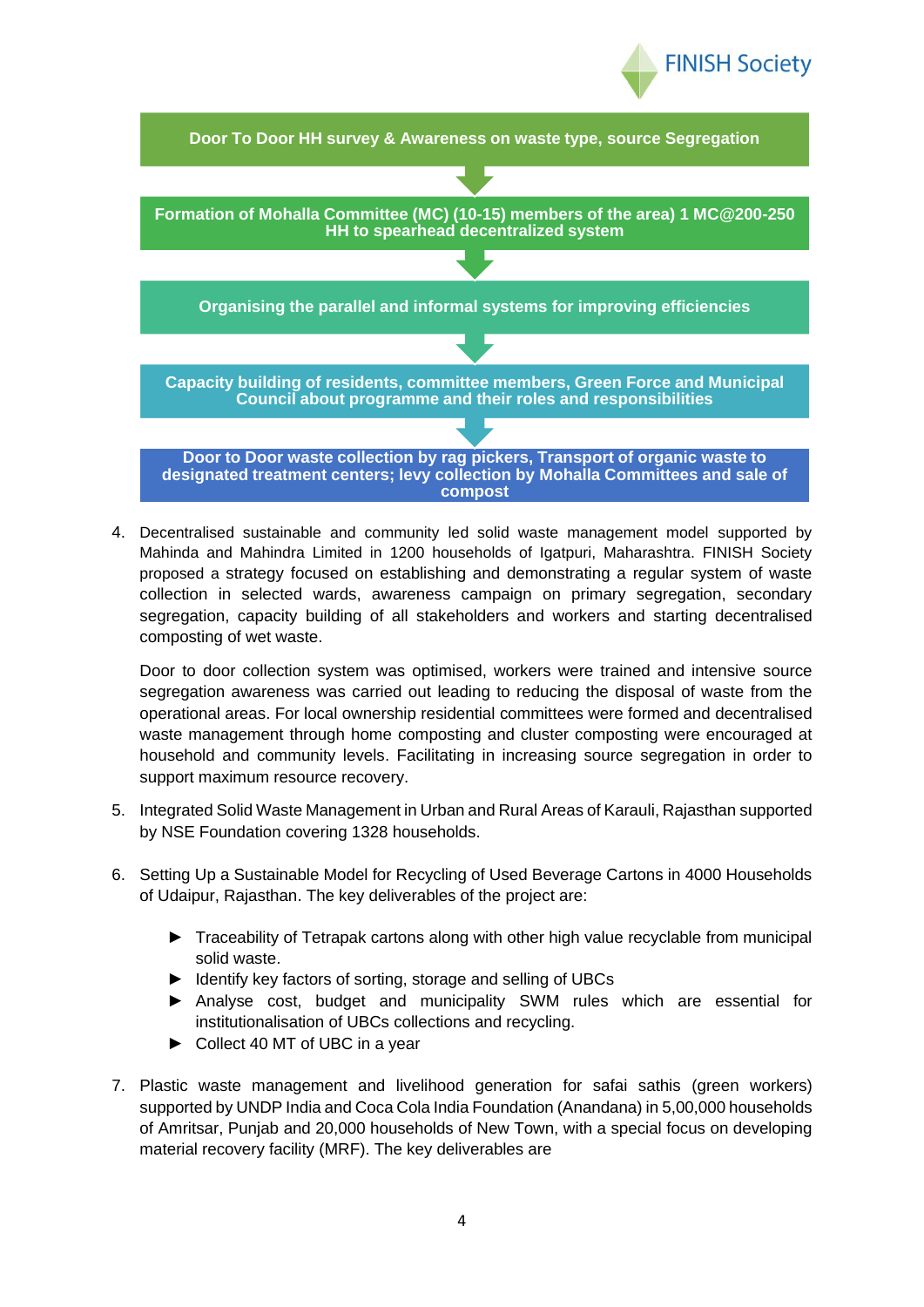

- ► Plastic collection 3 tons per month in Amritsar and 400 kg of plastic per month in New Town Kolkata
- ► Plastic free cities
- ► Developing material recovery facility

The strategy was divided into three phases: Inception and Start-up Phase (Mobilisation of Stakeholders), Implementation phase (establish collection enterprises and Swachhata Kendra), and Consolidation Phase.

8. Capacity building through Information Education Communication (IEC) for SWM, Sanitation and FSM officials and workers supported by Gaya Municipal Corporation, Gaya district of Bihar. FINISH Society conducted several training and capacity building programmes for providing technical knowledge to successfully implement municipal solid waste management, faecal sludge management and sanitation programmes by the district administration under Swachh Survekshan.

#### **Model 2**

To directly implement solid waste management with entire service and value chain approach in collaboration with municipal corporations and or nagar palikas, through awareness generation, hiring, training and capacity building of waste workers and implementation of innovative waste to value techniques.

| Sr.<br>No.   | <b>Projects</b>                                                                                             | <b>Partners</b>                | <b>Location</b>         | <b>Start date</b>   | <b>End Date</b>   | <b>Status</b>                        | Households/<br><b>Beneficiaries</b> |
|--------------|-------------------------------------------------------------------------------------------------------------|--------------------------------|-------------------------|---------------------|-------------------|--------------------------------------|-------------------------------------|
| 1            | Door to Door<br>waste<br>collection                                                                         | Dungarpur<br>Nagar<br>Parishad | Dungarpur,<br>Rajasthan | April, 2017         | March,<br>2022    | Ongoing                              | 11,000 HH                           |
| $\mathbf{2}$ | Udaipur<br>Municipal<br>Corporation -<br>solid waste<br>management<br>(Door to<br>Door waste<br>collection) | Nagar<br>Nigam                 | Udaipur,<br>Rajasthan   | <b>August, 2018</b> | May, 2021         | Extended<br>till July 24,<br>ongoing | 54,000 HH                           |
| 3            | Sanitary<br>Landfill                                                                                        | Nagar<br>Parishad              | Dungarpur,<br>Rajasthan | May, 2017           | <b>July, 2017</b> | Completed                            | Whole Town                          |

#### *Table 2: Projects implemented*

- 1. Udaipur Municipal Corporation Direct implementation of solid waste management programme through awareness generation, training and capacity building aiming to cover door to door waste collection in 54,000 HHs in 30 wards of Udaipur. The key deliverables of the project are:
	- a. Ensuring Collection Efficiency
	- b. Ensuring Segregated Waste collection.
	- c. Ensuring Levy Collection through Participatory Dialogue
	- d. Ensuring Bin Free/Litter Free Zone
	- e. Composting of Organic waste and running Sorting centre
	- f. Training and capacity Building of stakeholders

FINISH team reaches out to all the families with every day waste collection in 28 vehicles. Around >90% waste segregation is taking place. Hiring and training of 40 sanitation workers including drivers have been done on waste handling, usage of safety equipment. Capacity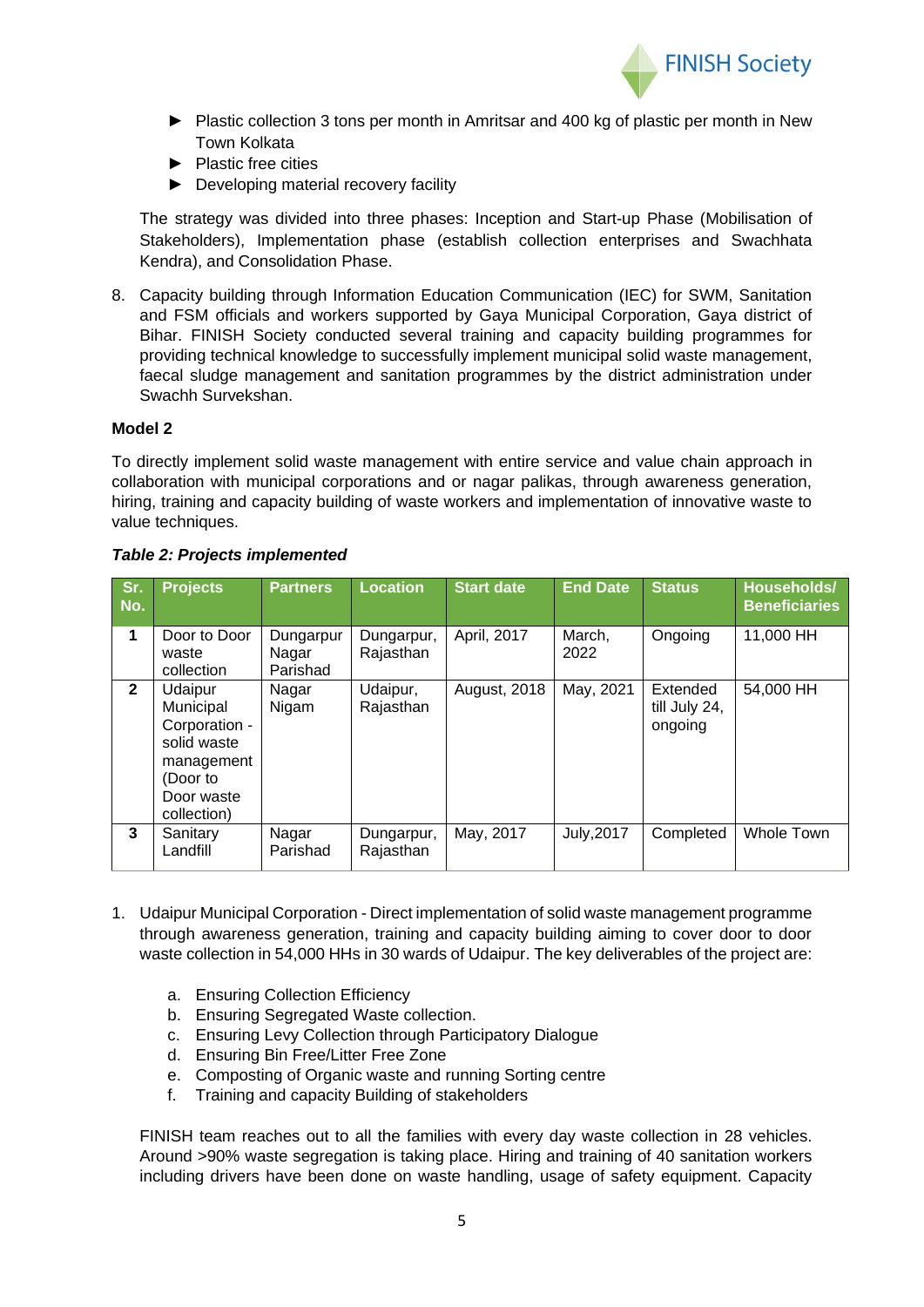

building is done on regular basis and their performance is monitored and the best worker is awarded to keep them motivated. Route is identified and mapping is done and stick to all 18 vehicles.

Monthly waste collected from the 30 wards is around 990 ton. A waste sorting centre is setup on a land provided by Udaipur Municipal Corporation where FINISH Society has employed 40 women workers for sorting and processing of waste. Wet waste is currently getting composted by windrow composting technique and dry waste is sorted in 20 different categories of plastic, papers, glass materials. All the sorted dry waste is sold out to a local kabariwala with an estimate amount of Rs. 90000 per month. It is planned to link the sorted dry waste to the bulk consumers to get better rates so that some part of salaries of the women waste workers are recovered. This is a very unique model of livelihood generation that gives meaning to the lives of poor women.

- **2.** FINISH Society in collaboration with Dungarpur Nagar Parishad (Government of Rajasthan) is implementing a solid waste management project in Dungarpur. The project has the following key deliverables
	- a. Door to door collection 10 wards- 15 tons of waste every day is collected. Secondary segregation of dry and wet waste where wet waste is composted -5.5 ton per day and 650 kg compost is generated per day
	- b. Saleable / recyclable dry waste is linked to the market- 5 ton per day dry ton 100000 lakh per month
	- c. Ensuring Collection Efficiency
	- d. Ensuring Segregated Waste collection.
	- e. Ensuring Levy Collection through Participatory Dialogue
	- f. Ensuring Bin Free/Litter Free Zone
	- g. Composting of Organic waste and running Sorting centre
	- h. Training and capacity Building of stakeholders
- 3. Construction of scientific landfill for reducing greenhouse gas emissions. FINISH Society has facilitated in designing and constructing a scientific landfill. A sanitary landfill of capacity 2.5 tonnes/day is designed as per the current requirements of Dungarpur Municipality. The volume of 3800m3 provided now is adequate for 5 years. And its life can be extended to a further 2 years when the quantity of non -degradable waste to be disposed by landfill method comes down to 1.5 tons per day. The segregated and non-saleable dry waste is dumped. The ultimate objective of municipal level waste management is a zero-landfill status.

## **Liquid waste management**

#### *Table 3: Projects implemented*

| Sr.<br><b>No</b>   | <b>Projects</b>                                                               | <b>Partners</b>                | <b>Location</b>         | <b>Start</b><br>date | <b>End</b><br><b>Date</b> | <b>Status</b> | <b>Water</b>  |
|--------------------|-------------------------------------------------------------------------------|--------------------------------|-------------------------|----------------------|---------------------------|---------------|---------------|
| $\mathcal{A}$<br>4 | Drainage<br>Treatment<br><b>Plant for Lake</b><br>rejuvenation<br>(Gap Sagar) | Dungarpur<br>Nagar<br>Parishad | Dungarpur,<br>Rajasthan | June,<br>2018        | Septem<br>ber,<br>2021    | Completed     | <b>20 KLD</b> |
| $\mathbf{2}$       | Drainage<br>Treatment                                                         | Dungarpur<br>Nagar<br>Parishad | Dungarpur,<br>Rajasthan | June,<br>2018        | Septem<br>ber,<br>2021    | Completed     | <b>50 KLD</b> |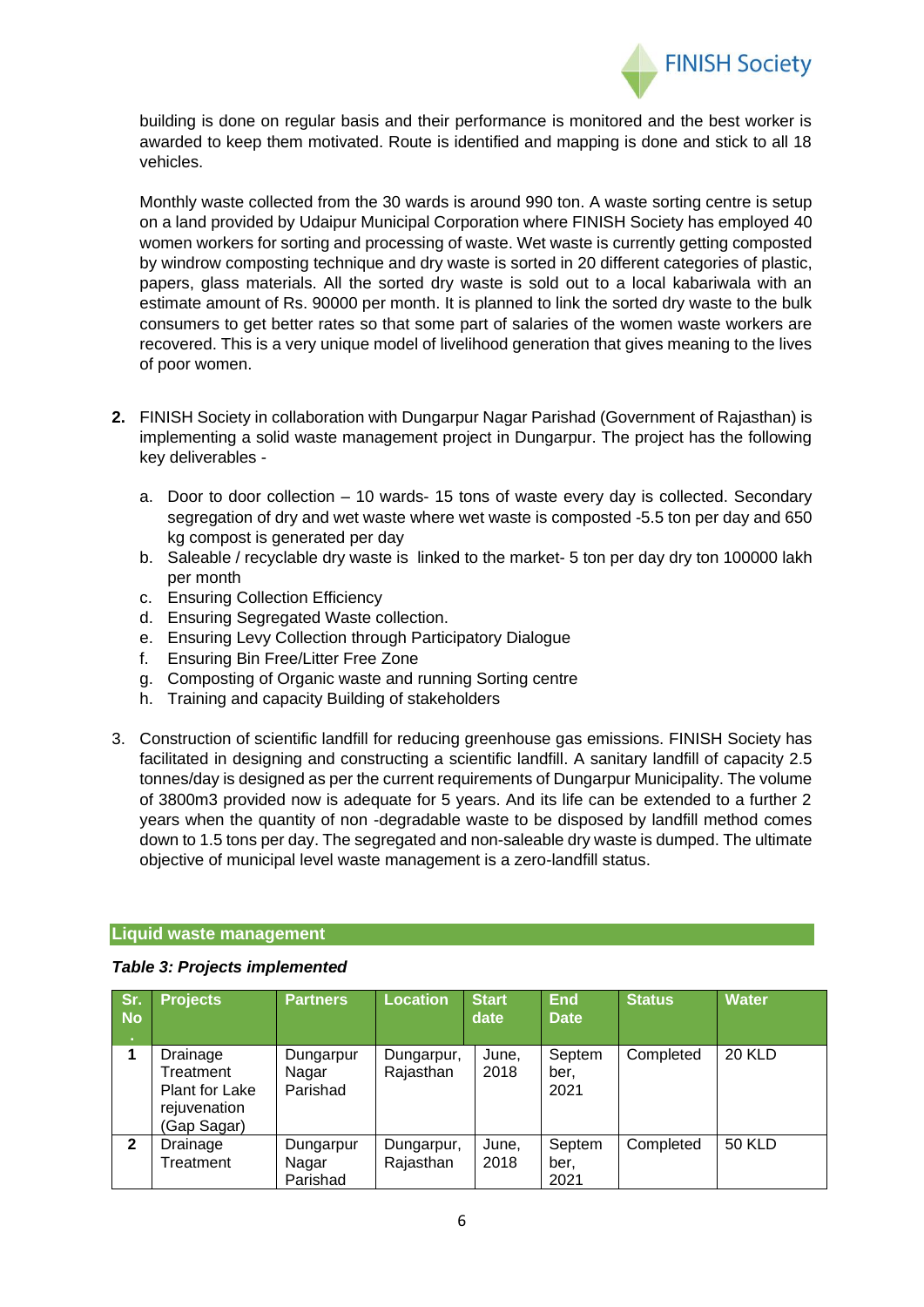

| Plant (Suneria<br>pond) |                               |                               |                      |                    |           |     |
|-------------------------|-------------------------------|-------------------------------|----------------------|--------------------|-----------|-----|
| Sembakkam<br>Lake       | The Nature<br>Conservan<br>СV | Chennai.<br><b>Tamil Nadu</b> | Novem<br>ber<br>2019 | Decemb<br>er. 2020 | Completed | MLD |

1. Constructed Wet Land in Application: FS has developed two waste water treatment facilities in the Suneria Pond and Gap Sagar Lake in Dungarpur. The later has a plant capacity of 50m3/ day (KLD) and is designed and constructed to treat greywater.

The drainage water now is treated before getting discharged into Soneriya Lake in Dungarpur and the treated water is being reused. Drainage Treatment Plant for Lake rejuvenation (Gap Sagar) benefits 300 HH, and Drainage Treatment Plant (Suneria pond) benefits 250 HH in Dungarpur.

2. Sembakkam Lake Rejuvenation, in Chennai, Tamil Nadu supported by The Nature Conservatory. FINISH Society with ILIFO and The Total Solution has designed a 7 MLD water treatment facility by adopting a hybrid methodology that uses a combination of mechanised and constructed wetland treatment systems. The facility is designed to treat unabated sewage that is flowing into the lake from neighboring areas. The outcome is to rejuvenate and turn Sembakkam lake into a natural wastewater treatment system.

## **Health & Livelihood**

| Sr.<br>No. | <b>Projects</b>                                                                                                             | <b>Partners</b> | <b>Location</b>                       | <b>Start date</b> | <b>End</b><br><b>Date</b> | <b>Status</b> | Households/<br><b>Beneficiaries</b> |
|------------|-----------------------------------------------------------------------------------------------------------------------------|-----------------|---------------------------------------|-------------------|---------------------------|---------------|-------------------------------------|
|            | Distribution of UV<br>chambers for rapid<br>disinfection in<br>government<br>hospitals engaged<br>in COVID-19<br>prevention | Signify         | 5<br>districts<br>of Uttar<br>Pradesh | February,<br>2021 | May,<br>2021              | Completed     | 38 hospitals                        |
| 2          | SHG based<br>enterprise (skill<br>development)                                                                              | <b>PWC</b>      | Jawahar<br>Nagar,<br>Jaipur           | December,<br>2020 | May,<br>2021              | Completed     | 200 women                           |

#### *Table 4: Projects implemented*

1. Frontline COVID-19 fighters or Corona Fighters like health workers and hospital staff are at the maximum risk of infection from the novel Corona virus or COVID-19. Due to the high exposure and very high chances of infection amongst frontline COVID-19 fighters it is important that they have access to ways through which they are able to rapidly disinfect their personal objects to reduce their chances of contracting the disease.

In this regard, with the financial help from Signify Innovations India Ltd, FINISH Society provides disinfection chambers to facilities in 38 Government hospitals of UP. These disinfection chambers will use Ultraviolet-C (UVC) light to kill bacteria and viruses from surfaces within 5 minutes.

2. Jawahar Nagar Circle kacchi basti is one the of largest slum near bypass road in Jaipur, Rajasthan, populated with more than 50000 people. Like others, this slum also has its own issues of water, sanitation, and economic opportunities, needless to mention that covid